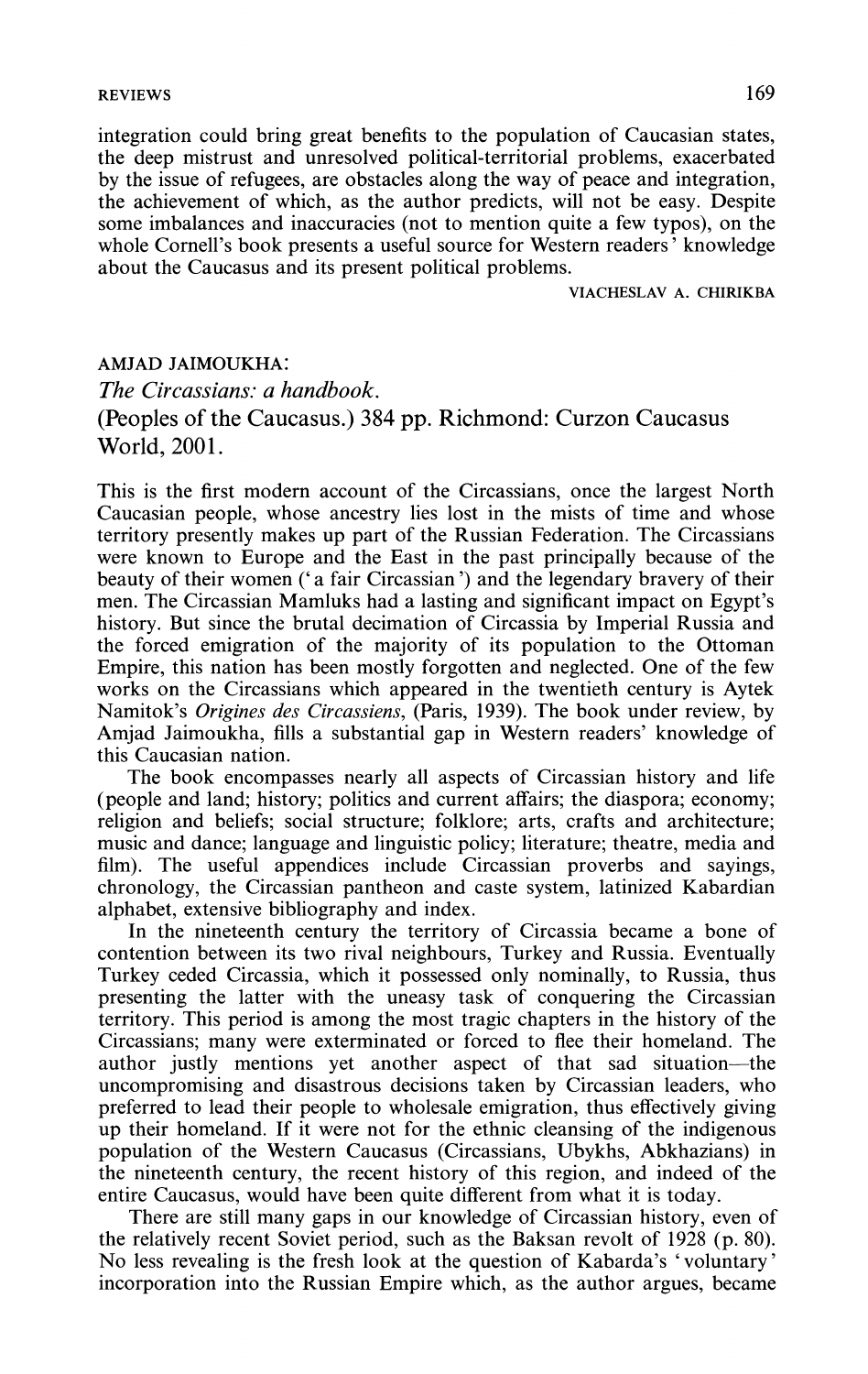**possible only after a series of military campaigns against the Kabardians. 'When General Yermolov, military commander of the southern Tsarist forces, arrived on the scene in 1816, Kabarda was on her knees. Four decades of open conflict had demoralized the people and left the land in ruins. The Kabardians suffered heavy losses' (p. 63).** 

**There is a chapter devoted to Circassian communities in the diaspora, which are undergoing some revival owing to the resumption of contacts with their ethnic kin in the Caucasus and the increase in literacy and Circassian self-identity. The process of assimilation is nevertheless taking its toll, the majority of young Circassians in the diaspora being unable to speak their ancestral language. Their proficiency in the official languages (mostly Arabic or Turkish) does, of course, considerably enhance their career opportunities, and with no education in the native tongue (with some exceptions in Israel and Jordan), it is difficult to be optimistic about the future of the Circassian language in the diaspora.** 

**The Abkhaz-Georgian war of 1992-93, which revived in the minds of many Circassians the dark days of their own history of suppression and foreign domination, played a crucial role in the re-emergence of Circassian identity, both in the Caucasus and especially in the diaspora. A considerable number of Circassians, Abazas and Chechens came to the rescue of their kindred Abkhazians and fought alongside Abkhaz forces. For the first time since the days of their struggle with Tsarist Russia, all the North Caucasian communities were united in a common cause, now around the Abkhaz issue, which 'allowed them for the first time to assume a strong political stance' (p. 105). The new leaders, who emerged on the wave of the support campaign during the Abkhazian war, reached a level of popularity exceeding that of the old Soviet apparatchiks, and their growing influence 'at times threatened to sweep the local authorities out of power'. But the Chechen scenario was not repeated in the Circassian republics. Despite their popularity, the new leaders**  were not experienced politicians, and as the old élites had reluctantly decided **to support the pro-Abkhazian movement, such manoeuvrings helped them to retain and even consolidate their grip on power.** 

**The Circassian language and oral literature, in particular the monumental Nart epics, received some attention from Western scholars, especially in the shape of the distinguished Georges Dumezil. The Nart sagas are 'the most essential ingredient of Circassian culture', comparable in importance to what Greek mythology is to Western civilization. A lesser known cultural phenomenon is the sophisticated Circassian chivalrous code of behaviour 'Adyghe Xabze'. Circassian literature written in the Cyrillic script flourished in Soviet times, though it had to comply with the official Soviet ideology and refrain from touching on forbidden themes. After the collapse of Communism, previously 'closed' topics came to the fore and could be discussed openly. Yet, a less positive consequence of the new freedom was the fact that the cosy collaboration of the Soviet State with the writers came to an end, and the subsidy system was scrapped: 'Market forces became important factors in shaping the literary life' (p. 282). The number of publications in Circassian in the post-Soviet period has consequently dropped dramatically.** 

**In an appendix to the book the author presents his own proposal for a latinized Kabardian alphabet. The need for such an alphabet, which would arguably better serve the cultural needs of Circassians both in the Caucasus and in the diaspora, is indeed pressing, but the objective difficulty is the huge Circassian consonantal inventory. No less of a tremendous task is to convince Circassian societies at large, in particular the writers, of the necessity to**